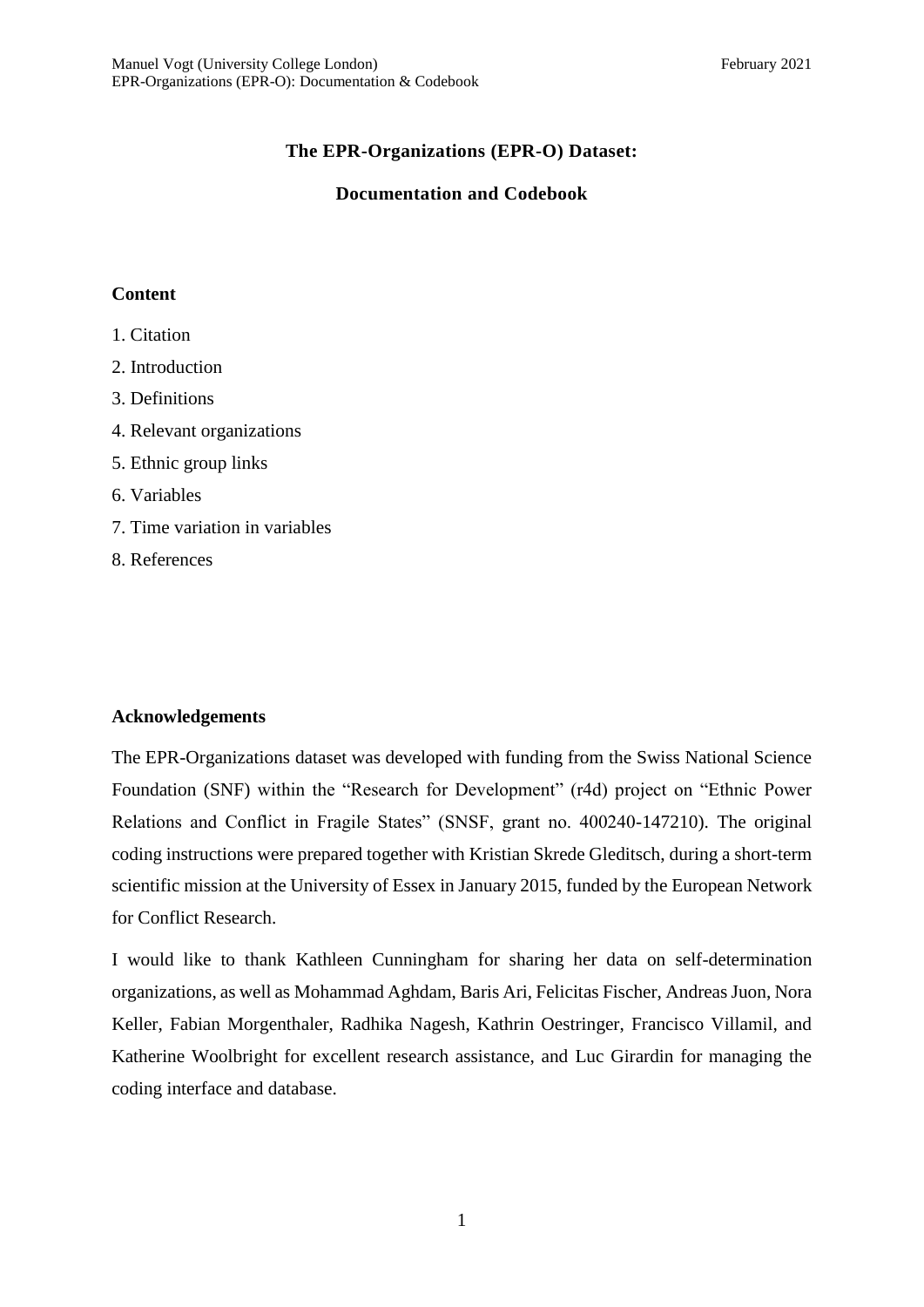# **1. Citation**

When using the EPR-Organizations dataset in your research, please cite the following publication:

Vogt, Manuel, Kristian Skrede Gleditsch, and Lars-Erik Cederman. Forthcoming. "From Claims to Violence: Signaling, Outbidding, and Escalation in Ethnic Conflict." *Journal of Conflict Resolution*.

# **2. Introduction**

The EPR-Organizations (EPR-O) dataset is a database on ethnically based political organizations in a globally representative sample of 40 countries. Based on the Ethnic Power Relations (EPR) dataset (Cederman, Wimmer and Min 2010; Vogt et al. 2015), it identifies political organizations representing the interests of specific ethnic groups listed in EPR at the national level. These include political parties and civil society organizations, as well as selfdetermination organizations. The stratified random sample was drawn from the universe of countries in the EPR dataset. After being assigned random numbers, countries were split into two groups: those that have at some point experienced ethnic civil conflict and those that have not. From each group, the twenty countries with the highest numbers were selected. Table 1 lists all countries currently included in EPR-O.

Country coders then inspected a predefined "universe" of relevant political organizations, identified those that represent(ed) the interests of specific EPR groups, and coded a number of variables for each ethnic organization-group link, drawing on both primary and secondary sources. Most countries were evaluated by three different coders across various coding phases. EPR-O includes five general types of variables:

- the ethnic groups represented;
- the type of the organization-group link (that is, the way ethnicity is invoked by the organization);
- foundation and, if applicable, dissolution year;
- organization agenda/claims;
- and means of group representation.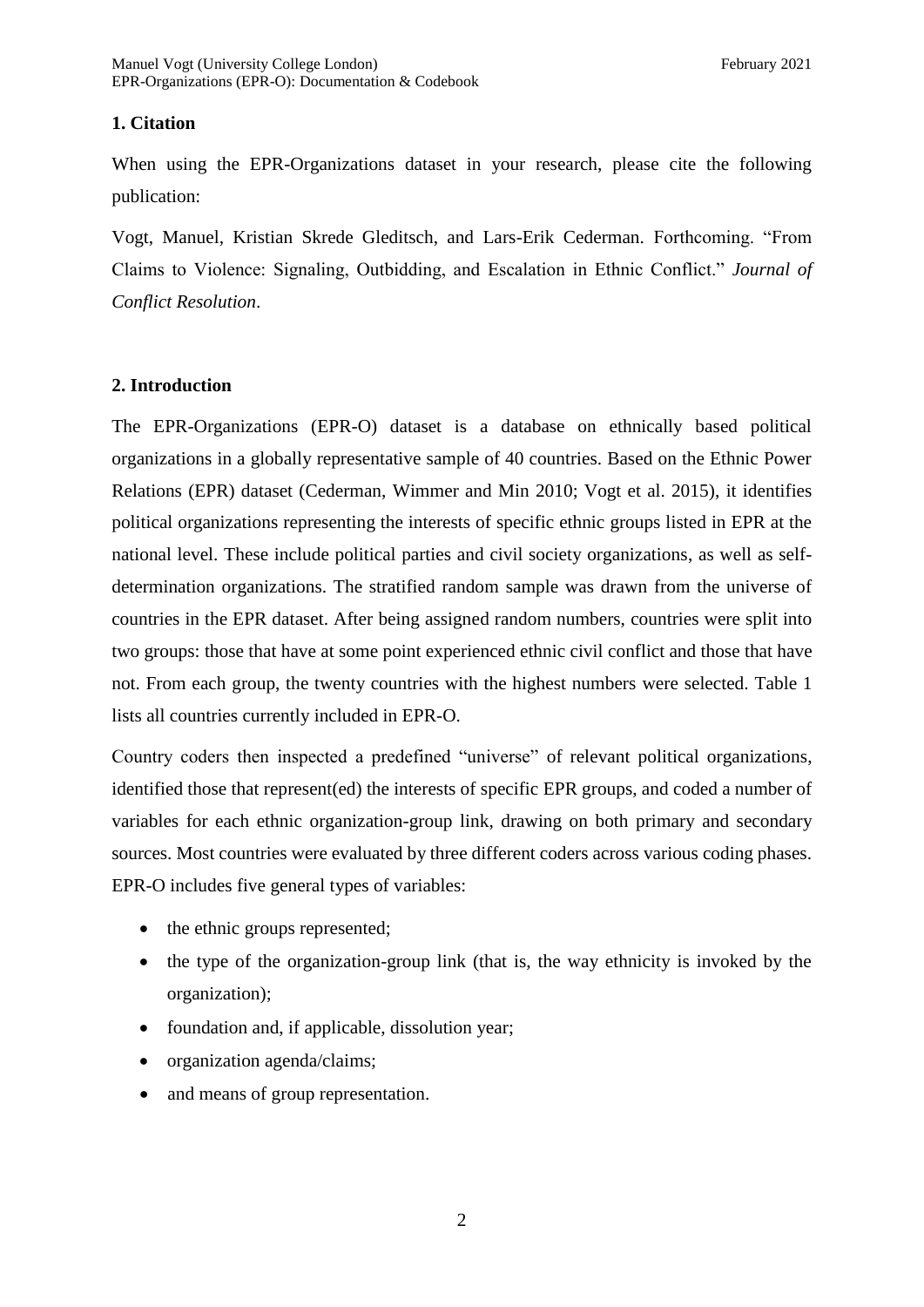| <b>Ethnic civil conflict countries</b> | <b>Countries without ethnic civil conflicts</b> |
|----------------------------------------|-------------------------------------------------|
| Angola                                 | Algeria                                         |
| Azerbaijan                             | Australia                                       |
| Bangladesh                             | Belgium                                         |
| Bosnia and Herzegovina                 | <b>Botswana</b>                                 |
| Burundi                                | <b>Brazil</b>                                   |
| China                                  | El Salvador                                     |
| Iraq                                   | Guinea-Bissau                                   |
| <b>Israel</b>                          | Lithuania                                       |
| Macedonia                              | Madagascar                                      |
| Myanmar                                | Malawi                                          |
| Pakistan                               | Malaysia                                        |
| Russia                                 | Mongolia                                        |
| South Sudan                            | Mozambique                                      |
| Spain                                  | Namibia                                         |
| Sri Lanka                              | Paraguay                                        |
| Tajikistan                             | Peru                                            |
| Trinidad and Tobago                    | Serbia (2006-)                                  |
| Turkey                                 | Taiwan                                          |
| Yemen                                  | Tanzania                                        |
| Zimbabwe                               | Turkmenistan                                    |

#### **Table 1: EPR-Organizations sample**

This document details the structure and content of the dataset, including definitions, the types of organizations covered, the coding of ethnic group links, and a description of all variables.

#### **3. Definitions**

In line with the EPR dataset, EPR-O defines **ethnicity** as "any subjectively experienced sense of commonality based on the belief in common ancestry and shared culture", indicated through markers such as "common language, similar phenotypical features, adherence to the same faith, and so on" (Cederman, Wimmer and Min 2010: 98-9). Hence, this definition includes ethnolinguistic, ethnosomatic (or "racial"), and ethnoreligious groups, but *not* tribes and clans (as, for example, the different clans in Somalia), which conceive of ancestry in genealogical terms, nor regions, which do not define commonality on the basis of shared ancestry.

**Organizations** are defined as any named non-state entities that recruit members and make political claims. Non-state entities exclude internationally recognized states, administrative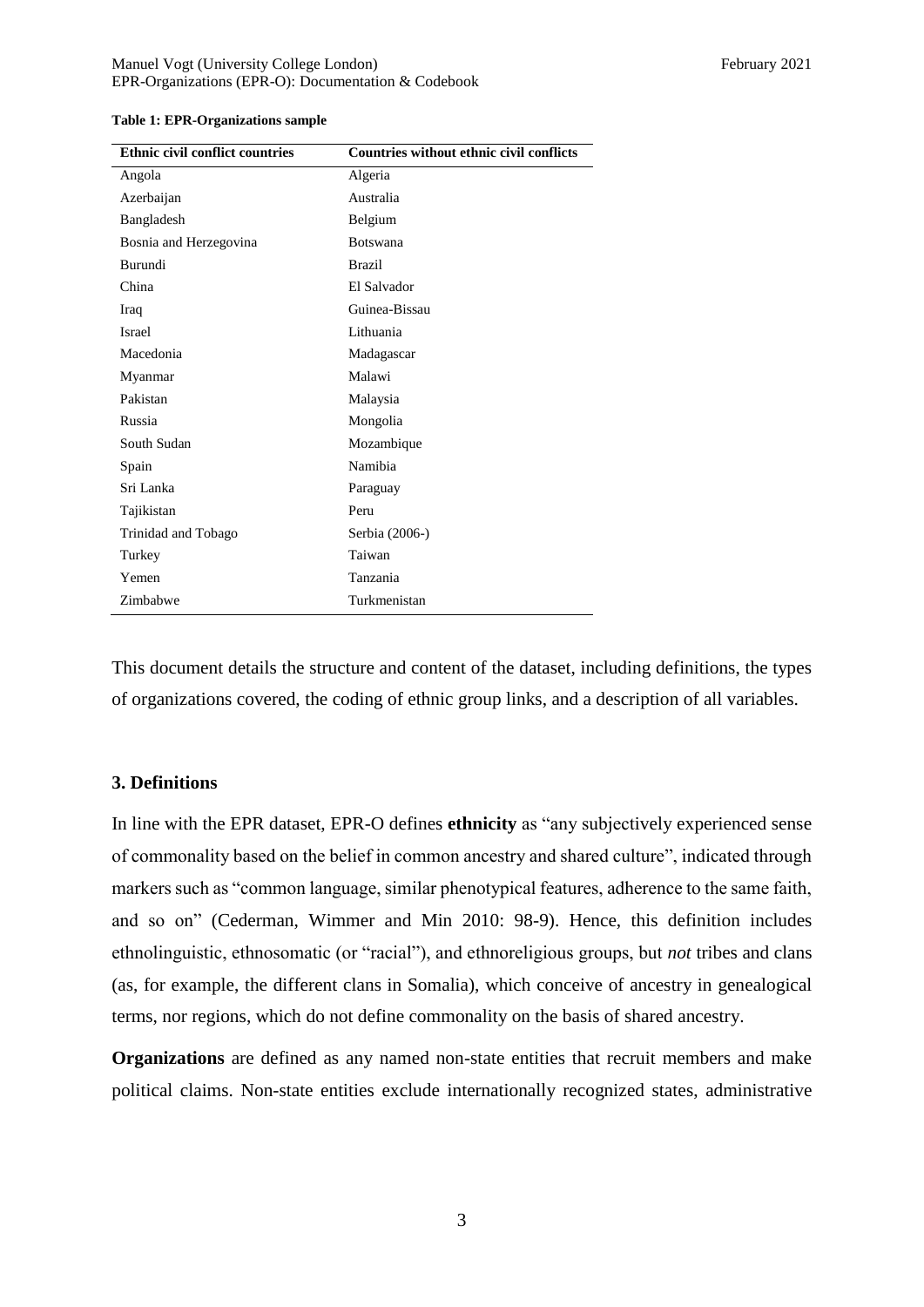units of such states, and entities that claim to be a state.<sup>1</sup> Within-organization groups, such as factions, committees, or party bureaus, were also excluded.

According to their diverse purposes, political organizations can invoke ethnicity through different mechanisms. For example, the ethnic identity of a political party will often manifest itself through its electoral support base, whereas an ethnic mass movement may make explicit ethno-political claims vis-à-vis the state government. Moreover, the way in which ethnicity is politically expressed also depends on the specific local context. For instance, organizations making explicit ethnic claims are constitutionally banned almost everywhere in Africa (Moroff 2010), whereas this is not the case in other world regions. Acknowledging these different contexts, EPR-O defines an **ethnic organization** as:

*an organization that represents the interests of one or more specific ethnic group(s), in opposition to other ethnic groups in the country, in one of the following ways: a) through explicit ethnic claims; b) through recruitment along ethnic lines; or c) through electoral support along ethnic group lines.*

This definition implies that:

1

- 1) A given organization can be linked to more than one ethnic group. The crucial condition, however, is that interest representation occurs in opposition to *other* ethnic groups in the country.
- 2) There are three possible links between an ethnic organization and the group it represents:
	- a. Ethnic claims: public claims are made by the organization on behalf of (a) specific ethnic group(s). An ethnic claim is defined here as *consistent public demands in favor of the rights, benefits, or well-being of (a) specific ethnic group(s)*. This may include claims for self-determination, more influence for the group(s) in the national government, autonomy, language and other cultural rights, etc. An *ethnic denominator* in the name of an organization is considered proof of a public ethnic claim.
	- b. Membership recruitment: the organization recruits its members based on their ethnic identity, that is, members overwhelmingly join, or are admitted to, the organization *because* they are from (a) specific ethnic group(s). An *ethnic denominator* in the name

<sup>&</sup>lt;sup>1</sup> The only exception to this definition in the dataset is the "Republic of Nagorno-Karabakh" in Azerbaijan. Because no individual organization forming part of this self-proclaimed, but unrecognized state could be identified in the predefined universe of organizations, the "Republic of Nagorno-Karabakh" was included in EPR-O as a "placeholder" organization.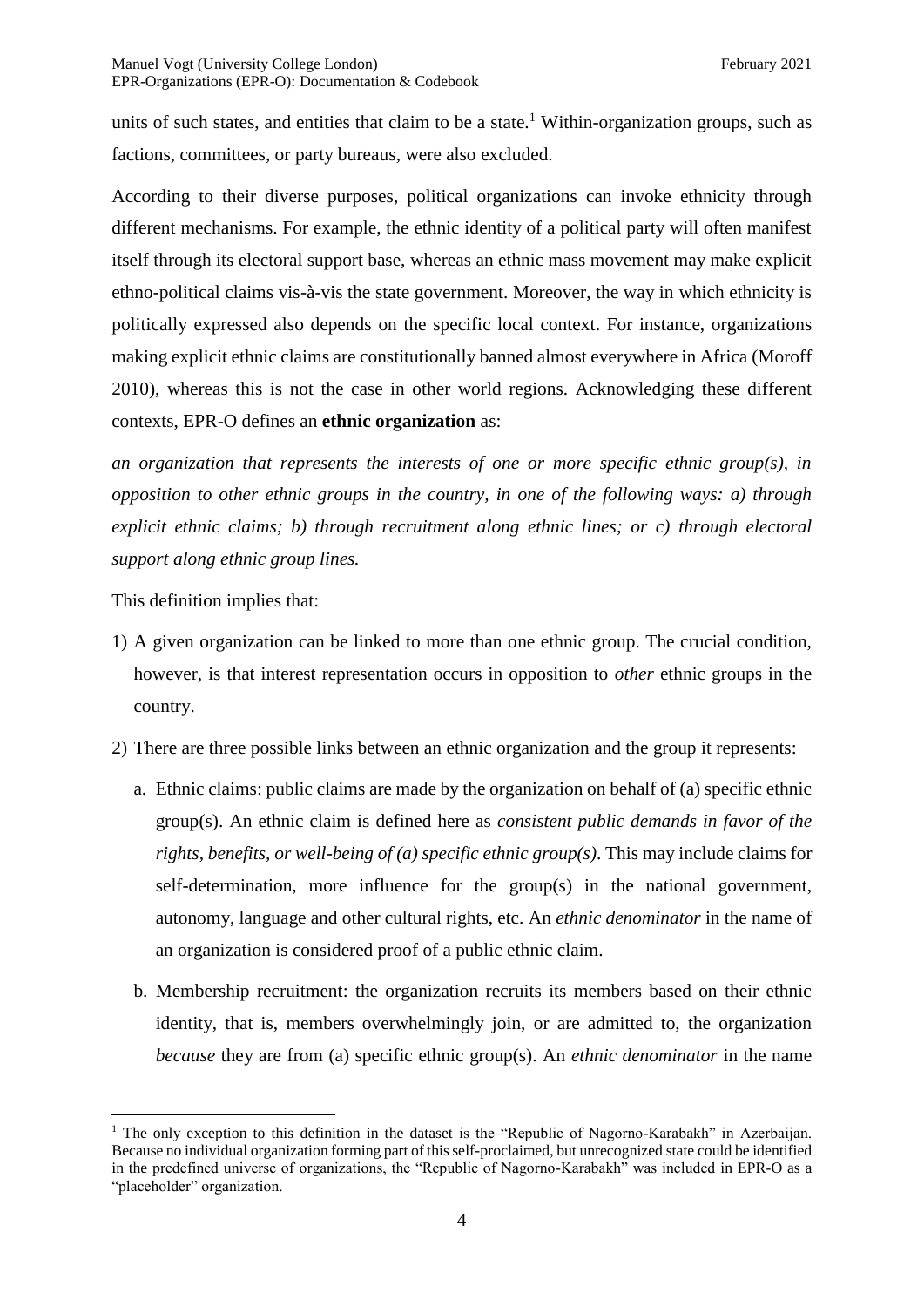of an organization is considered proof of a strategy of ethnically based recruitment on the part of the organization.

c. Electoral support: the electoral support (defined here as votes) of an organization/party is ethnically based, that is, voters overwhelmingly choose this party over other parties *because* they are from (a) specific ethnic group(s).

Following Horowitz (1985: 296-301), EPR-O focuses on the distribution of organization support/recruitment, rather than group support/recruitment. This means that the relevant criterion to determine b) and c) is the degree to which a given organization is composed of/supported by (a) specific ethnic group(s), rather than the degree/share of the ethnic group joining/supporting the organization.

The term "because" is included in both b) and c) to ensure that organization support/recruitment is not accidental (for example, a mere function of demographic conditions), but based on a conscious decision on the part of the individuals supporting/joining the organization. This means that ethnicity has to be the driving force for individuals to join, or vote for, a given organization.<sup>2</sup>

## **4. Relevant organizations**

1

In the data collection process, EPR-O coders screened a predefined set of relevant political organizations to decide whether they could be associated with one or more ethnic groups, according to the above definition. This universe of relevant organizations was composed of entries in the following four sources:

- election archives of all national-level (parliamentary or presidential) elections in the included countries between 1946 and 2013;
- the Political Handbooks of the World (for the years 1984, 1989, 1991, 1995, 1998, 2001, 2005, and 2013) (Banks et al. 2014);
- the World Directory of Minorities and Indigenous Peoples (Minority Rights Group) International 2007);

<sup>2</sup> For example, the fact that most members of the April 6 Youth Movement in Egypt happened to be Muslims would not make it an ethnic organization in the EPR-O dataset, as Muslims make up the vast majority of Egypt's population and most of its members simply joined the organization to overthrow President Mubarak (a fellow Muslim) and put an end to authoritarian rule. In contrast, the Egyptian Muslim Brotherhood would meet the definition of an ethnic organization in EPR-O as its leaders and members follow a clear religious political agenda that excludes the country's Christian minority.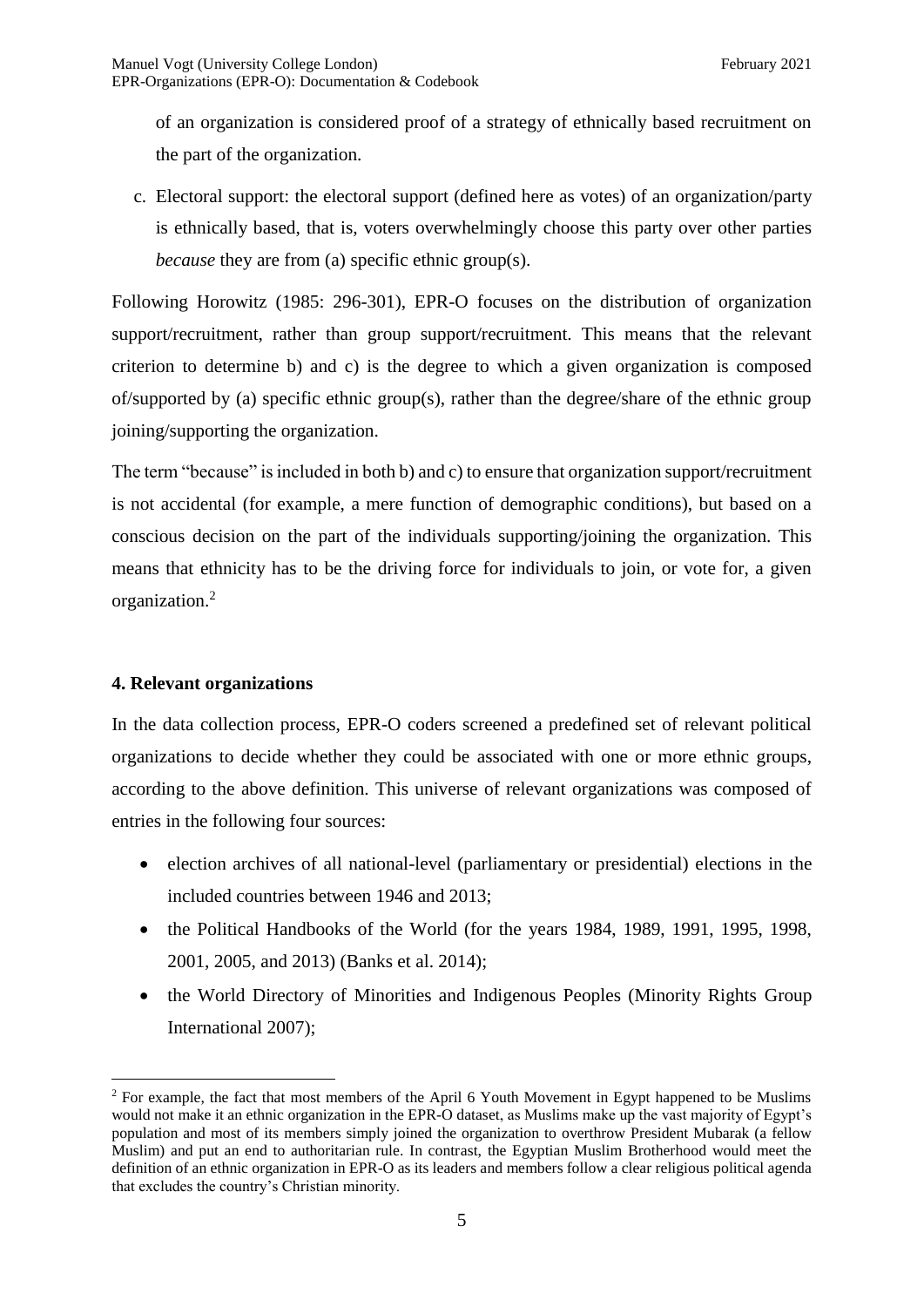• the Cunningham (2013) self-determination movement (SDM) dataset.

The universe of relevant organizations was limited to nationally active organizations. This criterion refers to the target of mobilization/political activism, rather than organizations' structural setup. Hence, an organization does not need to have a national institutional reach (e.g., branches in all regions of the country) to be included in the dataset; it may be locally based as long as it makes political demands on the national state or has a direct influence on national-level politics (e.g., a locally rooted organization mobilizing against nationally defined mining policies or a regionally confined rebel organization that fights national government troops). By contrast, local/regional organizations targeting local/regional government entities over local/regional concerns are not included in EPR-O.

Political parties were only included if they obtained at least 1% of the national vote in at least one parliamentary or presidential election *or* won at least one seat in parliament in at least one election. In cases of party coalitions, the "component" parties of the coalition were coded as separate political parties if they met either of the following two criteria: i) they participated as a self-standing party in at least one national (parliamentary or presidential) election, obtaining at least 1% of the national vote or winning any number of seats in the parliament (even if this occurred through reserved seats); or ii) they participated in national elections in different coalitions over time. If neither of these two criteria was met, only the coalition itself was included in the universe of relevant organizations (given that it obtained at least 1% of the national vote or won any number of seats in the parliament in at least one election).

With respect to non-electoral organizations, EPR-O distinguishes between two or more formally or informally associated organizations (such as Batasuna and ETA in Spain) based on the leadership structure. Two organizations were considered separate organizations if they were/are headed by different people. Regional divisions (or branches) of national organizations were not included as separate organizations even if they were/are connected to specific regions (inhabited by specific ethnic groups) of a country.<sup>3</sup> The exceptions to this rule are independently established regional organizations that are politically active at the national level and form part of a national alliance of civil society organizations while maintaining their own leaderships.<sup>4</sup>

<u>.</u>

<sup>&</sup>lt;sup>3</sup> For example, the Socialist Party of the Basque Country in Spain, which was founded and acts as the regional affiliate of the national Spanish Socialist Workers' Party (PSOE), would *not* be considered a separate (ethnic) organization in EPR-O.

<sup>4</sup> For example, in Ecuador, the regionally based indigenous organizations ECUARUNARI and CONFENIAE, which were established in 1972 and 1980, respectively, and which became part of the national umbrella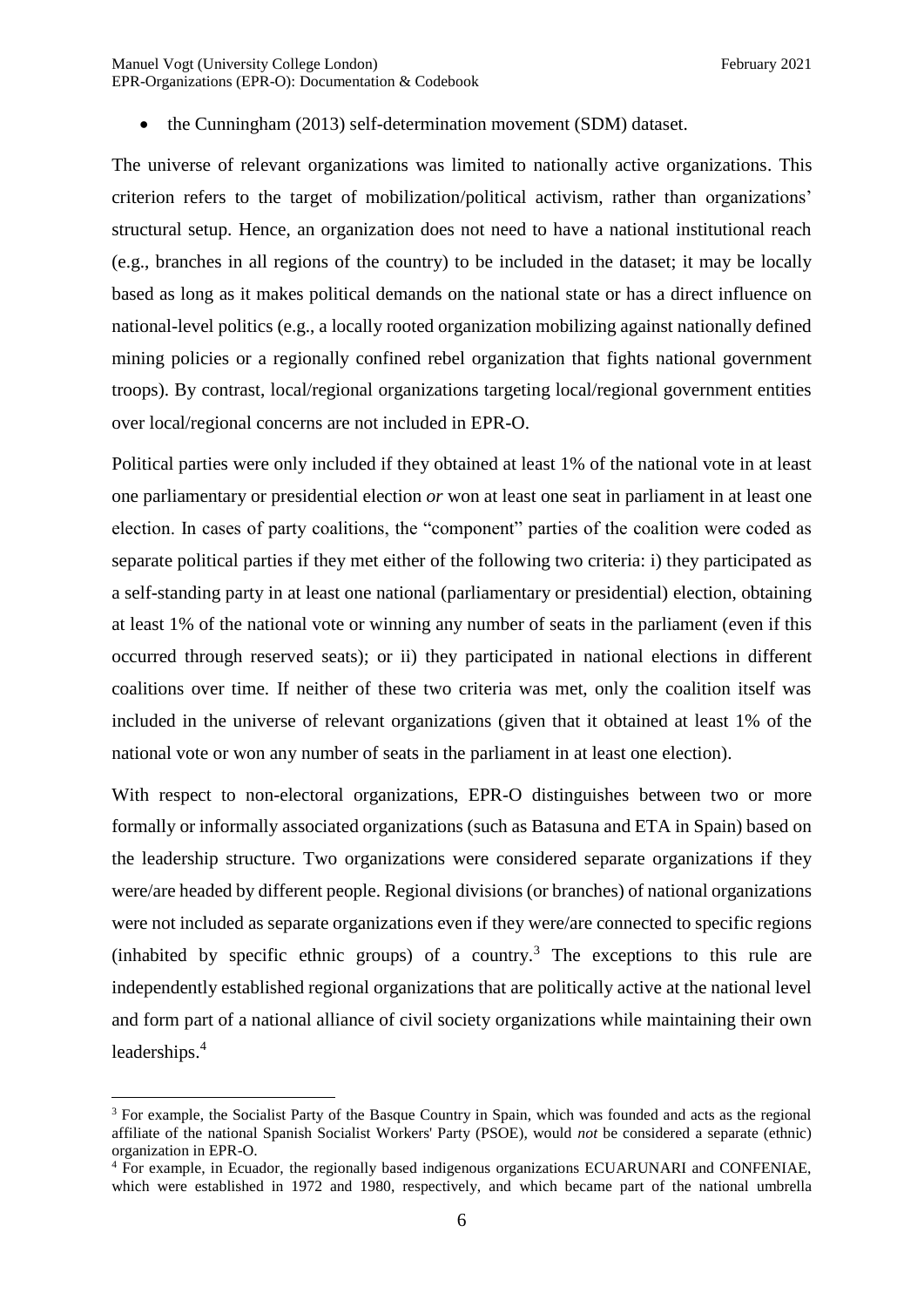Finally, extra-systemic ethnic organizations – that is, ethnic organizations whose organizational bases lie outside the territory of the country of the ethnic group they represent – were only included if i) they are country-specific, that is, if they were established to represent the interests of (a) specific ethnic group(s) in that particular country only; ii) their political activism takes place at least partly within the territory of that country; *and* iii) their operations affect the national-level politics of the country. Hence, EPR-O does not include transnational organizations representing ethnic minority rights more broadly (such as local chapters of Human Rights Watch, supra-national indigenous organizations, etc.) because they are not necessarily an expression of ethnic mobilization in that country.

## **5. Ethnic group links**

Organization-group linkages in EPR-O follow a many-to-many principle: each organization could be linked to more than one ethnic group, while an ethnic group may be represented by a single or several different organizations. Among the universe of relevant organizations defined in section 4, coders identified ethnically based organizations by coding each of the three "ethnic link variables" (ethnic claim, ethnic recruitment, and ethnic electoral support) according to the definitions provided in section 3, and linking the organizations to the corresponding EPR groups. To this end, coders consulted a large number of sources, including original documents and websites of organizations, as well as scholarly texts, to decide whether a given organization could be associated with one or more ethnic groups. An organization was only linked to an ethnic group if at least one trustworthy source provided convincing evidence. This generated one or more organization-group links, depending on the number of ethnic groups matched with a given organization.

## **6. Variables**

1

In a first step, all variables were coded in a time-invariant fashion. This means that a variable was coded as true if it applied at any point in an organization's lifetime. Time variation was subsequently introduced as described in section 7. The final dataset is structured in a panel

organization CONAIE in 1986 while continuing to exist under their own leaderships and to advance their own ethno-political demands, would be counted as separate ethnic organizations in EPR-O.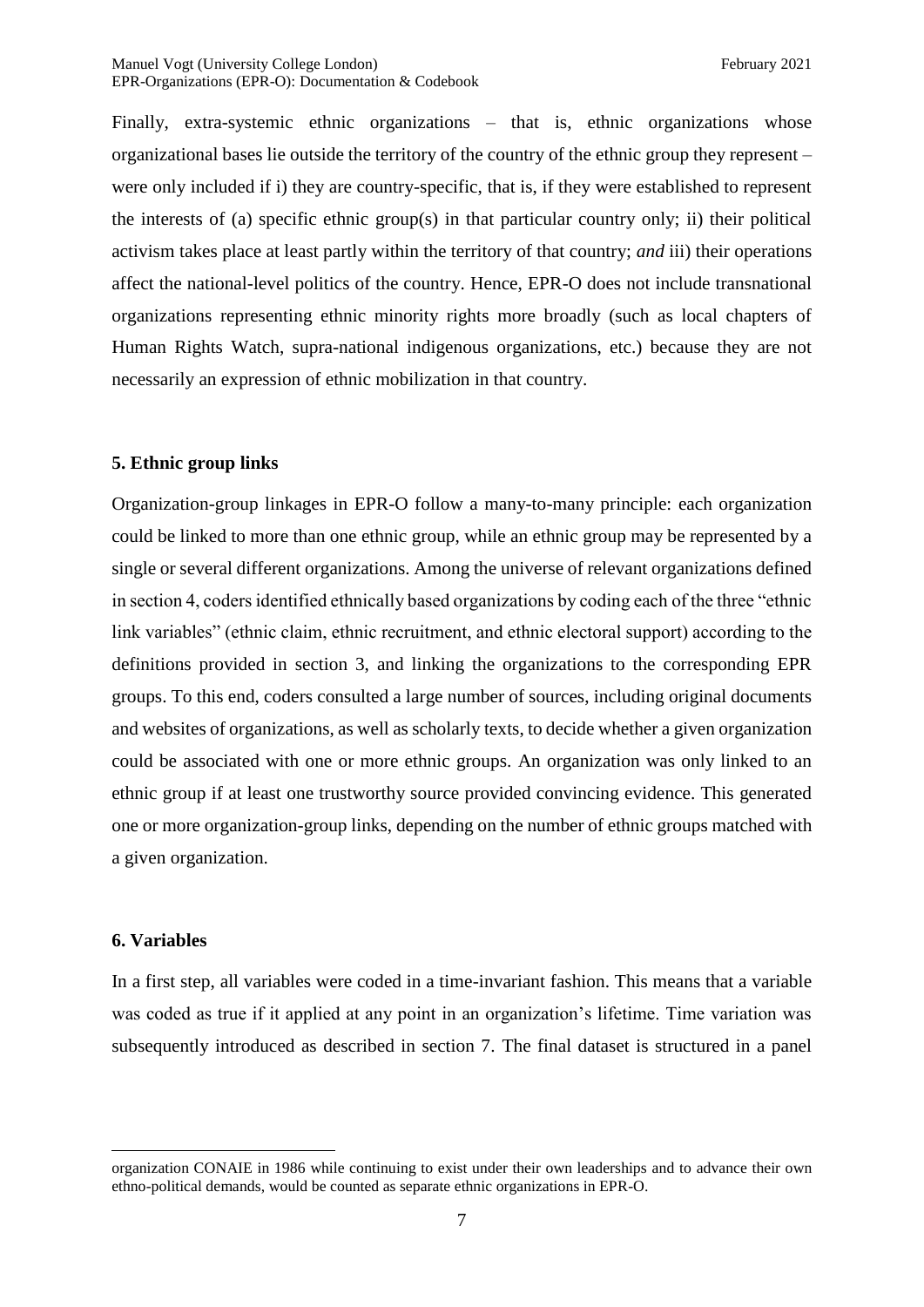(organization-group year) format. All variables were coded based on the same types of sources as specified in section 5.

*Organization-specific variables:*

**Country** (string): Name of the country. From Gleditsch and Ward (1999).

**Gwid** (numeric): Unique country identifier. From Gleditsch and Ward (1999).

**Orgid** (numeric): Unique organization identifier. Since the same organization can be linked to multiple ethnic groups, duplicate orgid-year observations exist in the dataset.

**Orgname** (string): Complete name of the organization. Taken from the sources specified in section 4.

*Variables specific to organization-group link:*

**Linkid:** Unique organization-group link identifier. The linkid and year variables together uniquely identify observations in the dataset.

**EPR group** (string): Name of the ethnic group that the organization represents, as listed in the EPR dataset.

**EPR groupid** (numeric): Ethnic group ID used in EPR.

**Year** (numeric): Calendar year for which the variable codings apply.

**Ethnic link variables:** In what ways is the organization linked to the ethnic group? More than one variable may apply for each organization-group link.

**Ethnic claim** (dummy variable): Does the organization make explicit ethno-political claims for the group? Yes (1) or no (0).

**Ethnic electoral support** (dummy variable): If the organization participates in national electoral politics, do the party's voters overwhelmingly make their vote choice based on their ethnic identity? Yes (1) or no (0).

**Ethnic recruitment** (dummy variable): Do members overwhelmingly join, or are admitted to, the organization based on their ethnic identity? Yes (1) or no (0).

**Founding year** (numeric): Year in which the organization was founded. This may be before 1946. In cases, in which an organization emerged from another, already existing organization (for instance, a political party emerging from a social movement organization), we code the founding year of the newly emerging organization *if* it can be considered a *separate* political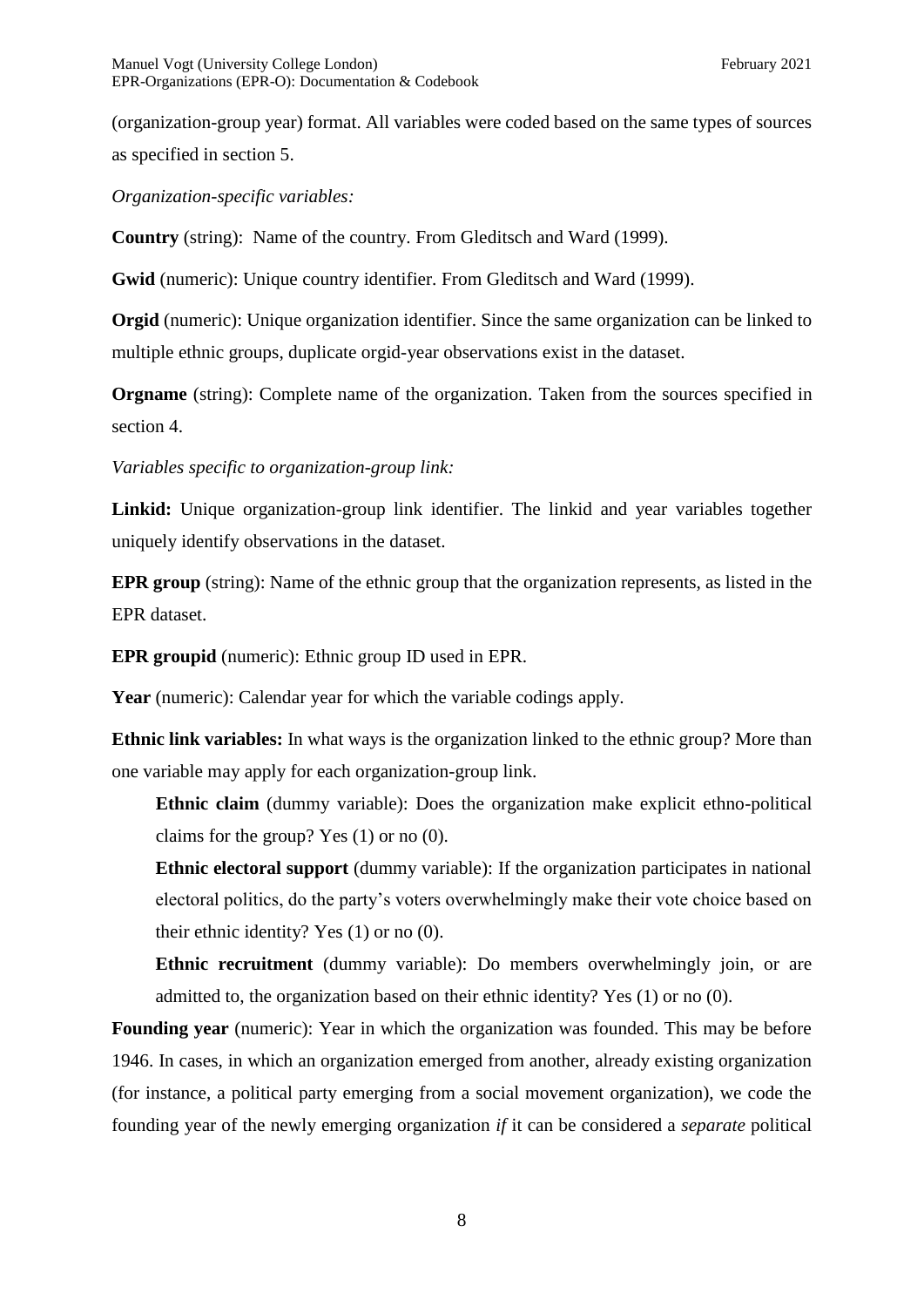organization, according to the criteria outlined in section 4. This rule also applies to organizations that were dissolved at one point and founded again later under the same name.

**Dissolution year** (numeric, if applicable): Year in which the organization was dissolved. Coded missing if organization still exists.

**Organization agenda/claims variables:** What goals has the organization pursued, or what has been its political agenda, with respect to a given ethnic group? Coding of this variable may be based either on explicit organization claims or on more implicitly signaled aims. More than one variable may be true for each organization-group link.

**Governmental power** (dummy variable): Has the organization attempted to increase the ethnic group's power or influence in the national-level government? Yes (1) or no (0).

**Regional autonomy** (dummy variable): Has the organization advocated regional autonomy for the ethnic group? Yes (1) or no (0).

**Separatism/irredentism** (dummy variable): Has the organization promoted the ethnic group's secession from the home country and/or the unification with an ethnic/national group living in another state? Yes (1) or no (0).

**Economic redistribution** (dummy variable): Has the organization aimed for a greater share of economic resources for the ethnic group that are distributed by or stem from the national government? Yes (1) or no (0).

**Religious rights** (dummy variable): Has the organization aimed at increasing the religious rights of the ethnic group (e.g., official recognition of the group's religion)? Yes (1) or no (0).

**Linguistic rights** (dummy variable): Has the organization aimed at increasing the linguistic rights of the ethnic group (e.g., making the group's language official language of instruction in schools)? Yes (1) or no (0).

**Other goals** (string): Other political goals not covered by the aforementioned dummy variables, including non-ethnic goals (e.g., ideological goals, such as the creation of a socialist state).

**Means of group representation**: What means has the organization used to advance the interests of the ethnic group? More than one variable may apply for each organization-group link.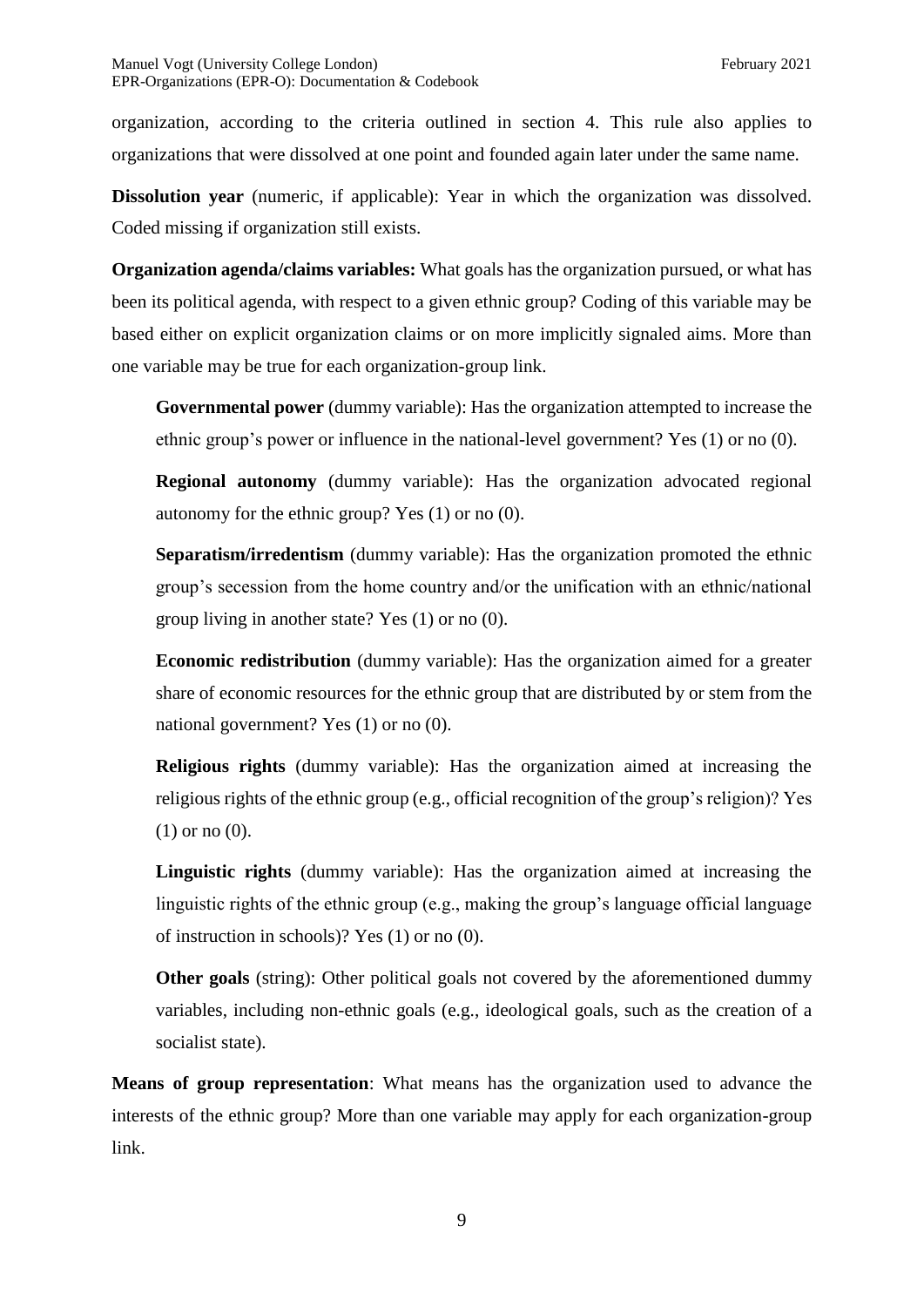**Electoral participation** (dummy variable): Has the organization participated in national (parliamentary or presidential) elections? Yes (1) or no (0).

**Non-electoral, non-violent strategies** (dummy variable): Has the organization used non-electoral, but non-violent means of ethnic group representation, such as lobbying, filing petitions, demonstrations, strikes, boycotts, etc.? Yes (1) or no (0).

**Violence against government** (dummy variable): Has the organization intentionally used violence against the state or state agents? Violence is defined here as actions intentionally leading to the loss of life or consciously accepting the possibility of the loss of life. Yes (1) or no (0).

**Violence against civilians** (dummy variable): Has the organization intentionally employed violence against civilians? Civilians are defined here as individuals that are not representing the state or any armed organization. This variable was only coded as true if intention could be assumed. Harm afflicted on civilians as an unintended side effect of violence against the government was not coded as violence against civilians. Yes  $(1)$  or no  $(0)$ .

**Other mobilization strategies** (string): Other means of group representation not covered by the aforementioned dummy variables.

**Sources** (string): List of sources that coders relied on in their coding.

**Comments** (string): Detailed explanations of ambiguous coding decisions.

**Confidence** (ordinal): Coders' confidence in their assessment of a given organization-group link, using a scale of ordinal categories ranging from "certain" (1) to "not at all confident" (5).

### **7. Time variation in variables**

EPR-O is structured in a panel (organization-group year) format. This final section of the codebook details how variation in variable codings over time was determined.

Time variation in EPR-O features a nested structure, consisting of two levels: the ethnic group level and the variables level, with the latter nested in the former. The ethnic group level refers to the "EPR groupid" variable (see section 6) and specifies the time period during which a given organization-group link is valid, that is, an organization is linked to a particular ethnic group. This "macro" time period defines the limits within which the other variables may be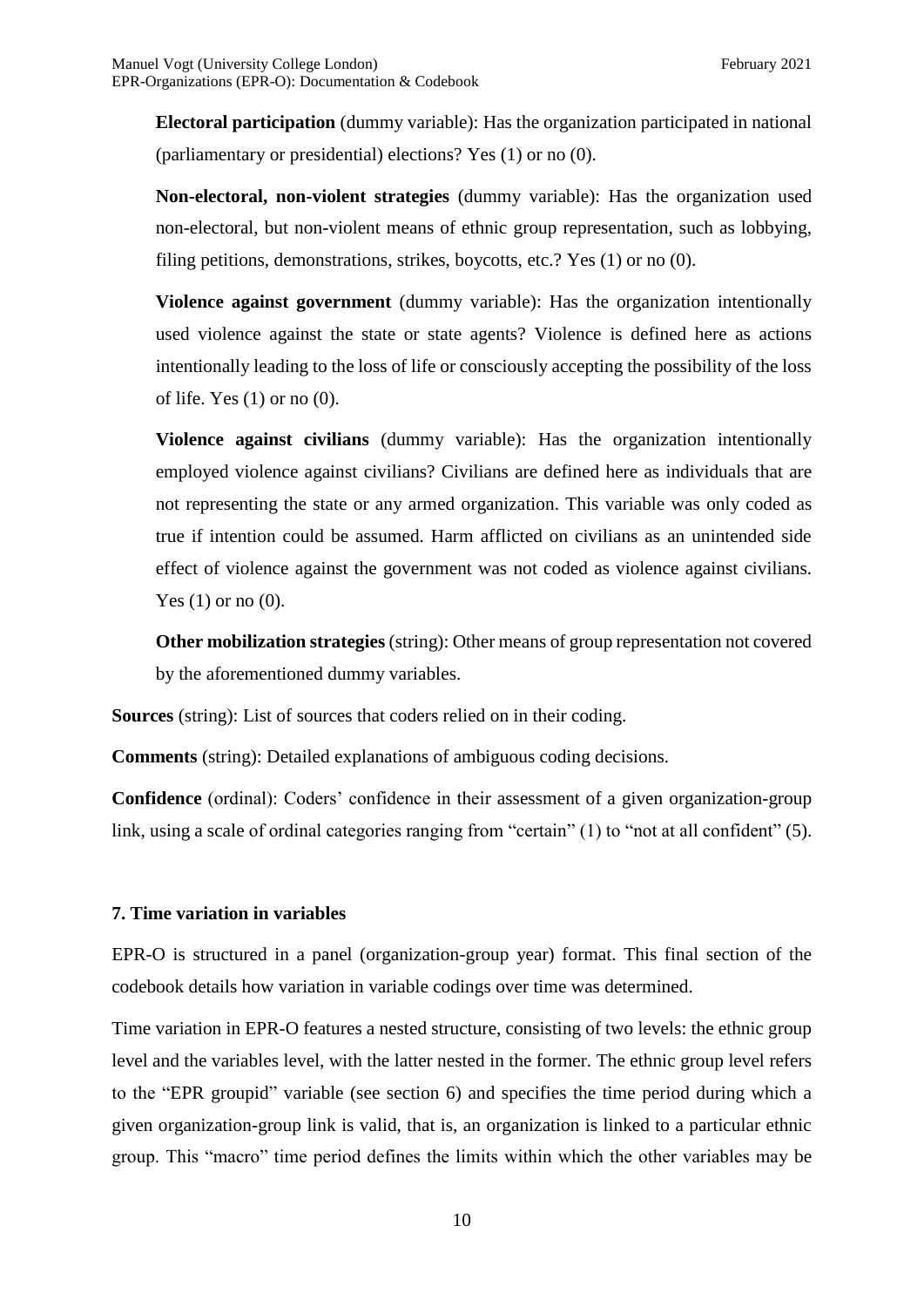true. Put differently, an organization's goals and strategies identified in the time-invariant coding may apply to the entire macro time period or to sub-periods *within* (but *not* outside) this macro period. Such sub-periods are indicated by time period changes at the variables level. Importantly, *time period breaks for different variables need not correspond to each other*, that is, they may coincide or overlap with, or completely differ from, each other.

At the ethnic group level, time variation was introduced in either of three scenarios:

- An organization emerged as a non-ethnic political entity and became "ethnicized" (i.e. started to represent a particular ethnic group) at a later point in time.
- An organization was formed as an ethnically based organization, but became "deethnicized" (i.e. aborted/lost its ethno-political base/agenda) at some point in time.
- An organization represented distinct ethnic groups in different periods of time. This may be the case, for example, if an organization's political base/agenda is closely tied to its leader. If the ethnic identity of the leader changes, so might the organization's ethnic identity.

Within the ethnic group-level macro period, time variation for other variables was introduced in case of clear "turning points" in the goals or strategies of an organization (i.e. organizations either taking up or abandoning certain goals or strategies) – for example, a new organization manifesto that calls for the ethnic group's secession from its current state, rather than just regional autonomy within that state, or a militant organization signing a peace agreement with the government and henceforth abstaining from violence.

With respect to organizations' use of violence against the government or civilians, which often occurs intermittently, that is, in a non-constant way, EPR-O distinguishes between two general scenarios. If violence is the main reason for an organization's existence, that is, if an organization was *established as a means to carry out acts of violence* (e.g., in the case of a terrorist organization), the corresponding violence variable(s) was/were coded as true for the entire macro period. By contrast, if an organization at times engaged in acts of violence, but violence was/is not its main *raison d'être*, sub-periods were coded during which the corresponding violence variable(s) applied: ideally, all individual years in which the organization carried out acts of violence, or, otherwise, the time span between the year of the organization's first act of violence against the government and/or civilians and the year of the last such act (if applicable).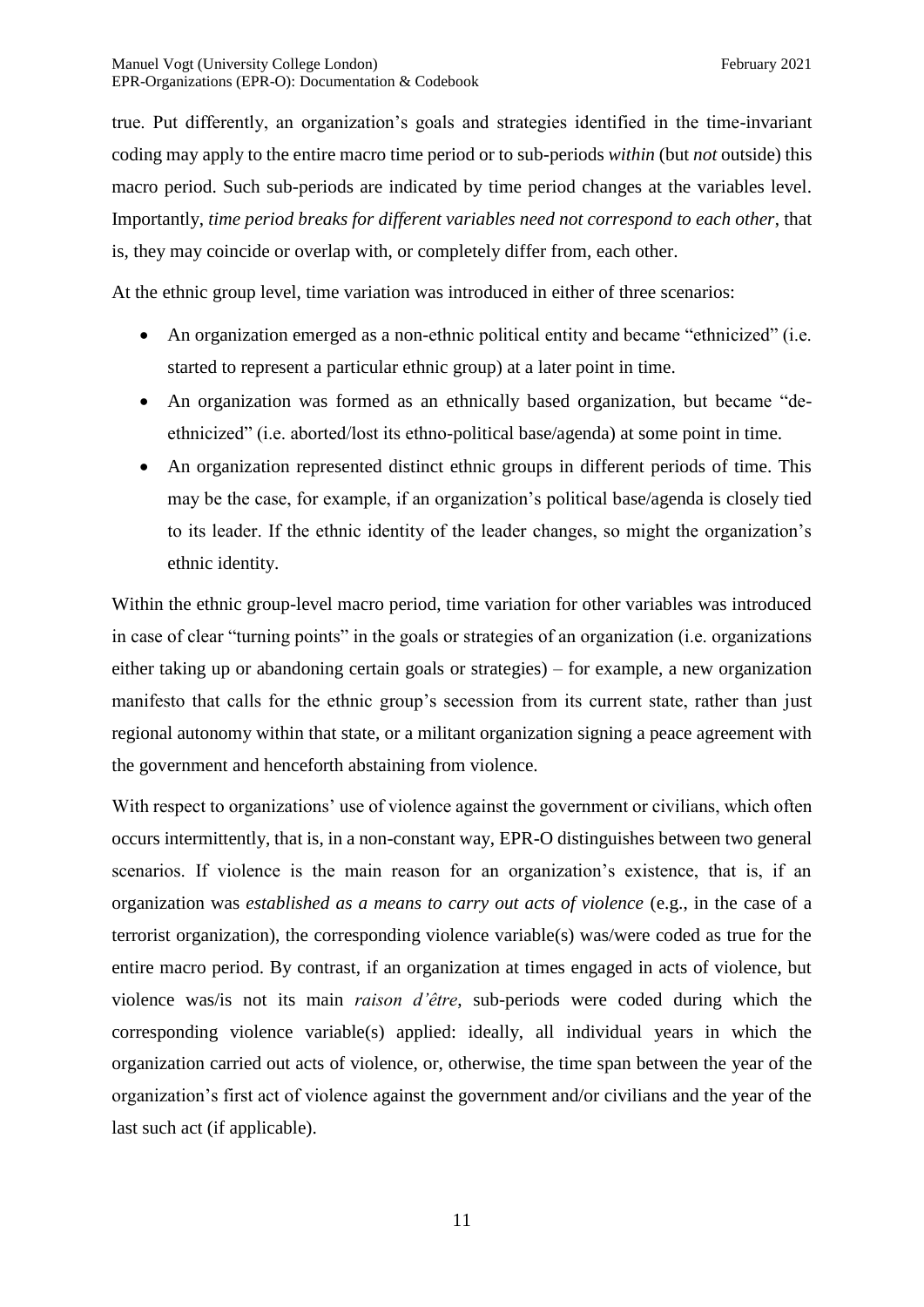With respect to the electoral participation variable, sub-periods correspond to one or more consecutive electoral cycles. The start year of such a sub-period is defined as the year, in which the (first) election took place; the end year as the last year of the corresponding legislature/presidential term (whatever occurs later).<sup>5</sup> Thus, a given sub-period may be limited to a single electoral cycle of, for example, four years or could cover, for instance, four cycles of five years each, totaling twenty years. In the case of interruptions in an organization's electoral participation (caused either by the organization itself or the political circumstances), various sub-periods were coded. If electoral participation started in the same year as the macro time period and lasted uninterruptedly until its end, no sub-periods were coded.

As in the case of the time-invariant coding, time period changes were coded for each organization-group link separately. Coders relied on the same types of sources as specified in section 5, and time variation was only coded if at least one trustworthy source provided convincing evidence for changes in a given variable.

#### **8. References**

1

- Banks, Arthur S., Muller, Thomas C., Overstreet, William R., and Isacoff, Judith F. Eds.. 2014. *Political Handbook of the World*. Thousand Oaks, CA: CQ.
- Cederman, Lars-Erik, Andreas Wimmer and Brian Min. 2010. "Why Do Ethnic Groups Rebel? New Data and Analysis." *World Politics* 62(1):87-119.
- Cunningham, Kathleen Gallagher. 2013. "Actor Fragmentation and Civil War Bargaining: How Internal Divisions Generate Civil Conflict." *American Journal of Political Science*  57(3): 659–672.
- Gleditsch, Kristian Skrede and Michael D. Ward. 1999. "Interstate System Membership: A Revised List of the Independent States since 1816." *International Interactions* 25(4):393- 413.
- Horowitz, Donald L. 1985. *Ethnic Groups in Conflict*. Berkeley, CA: University of California Press.
- Minority Rights Group International. 2007. World Directory of Minorities and Indigenous Peoples. Retrieved April 10, 2016, from http://minorityrights.org/directory/
- Moroff, Anika. 2010. "Party Bans in Africa an Empirical Overview." *Democratization* 17(4):618-41. doi: 10.1080/13510347.2010.491184.

<sup>5</sup> In the case of *coup d'états* or other irregular endings of a legislative period, the year of the dissolution of the legislative body constitutes the end year.